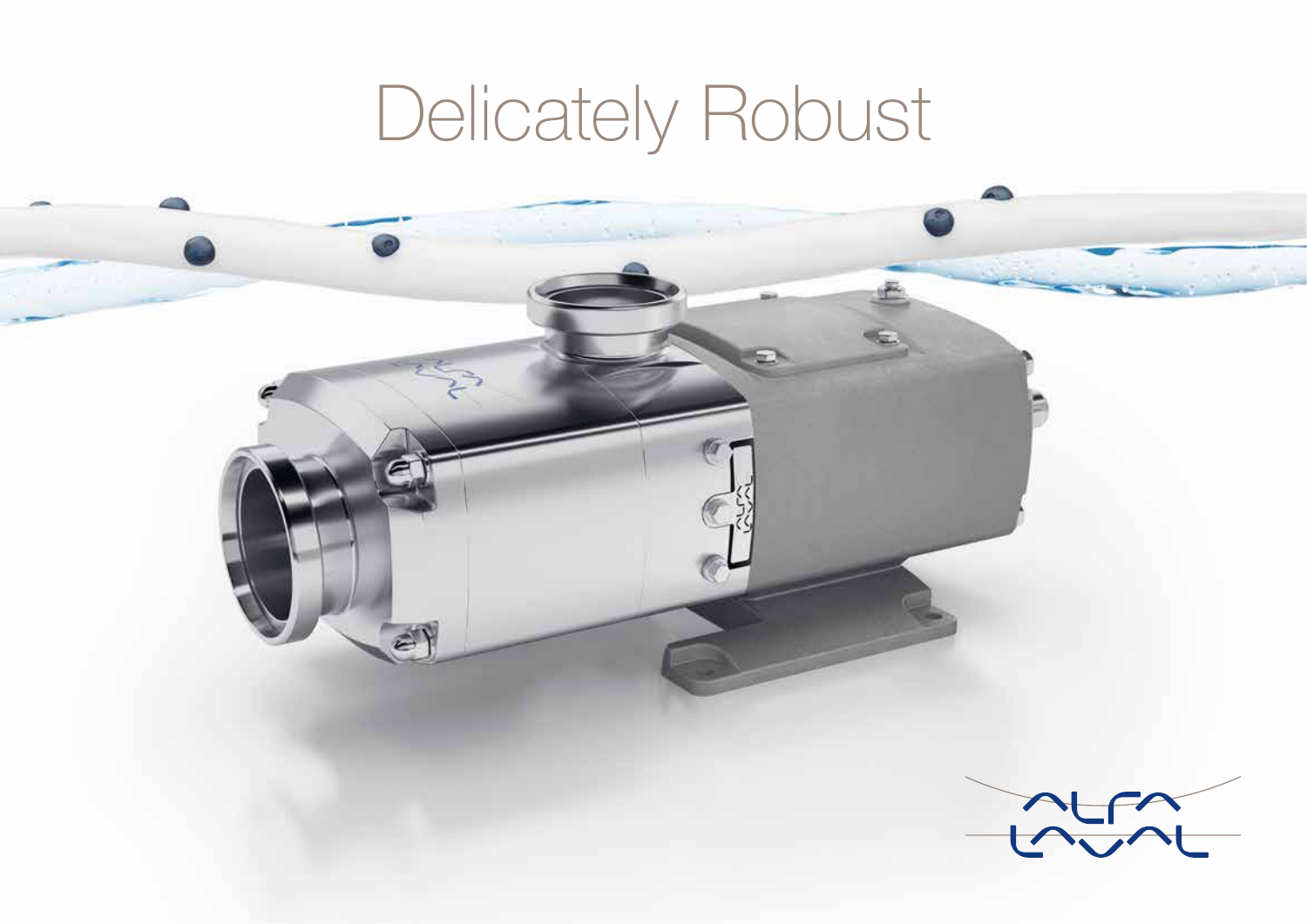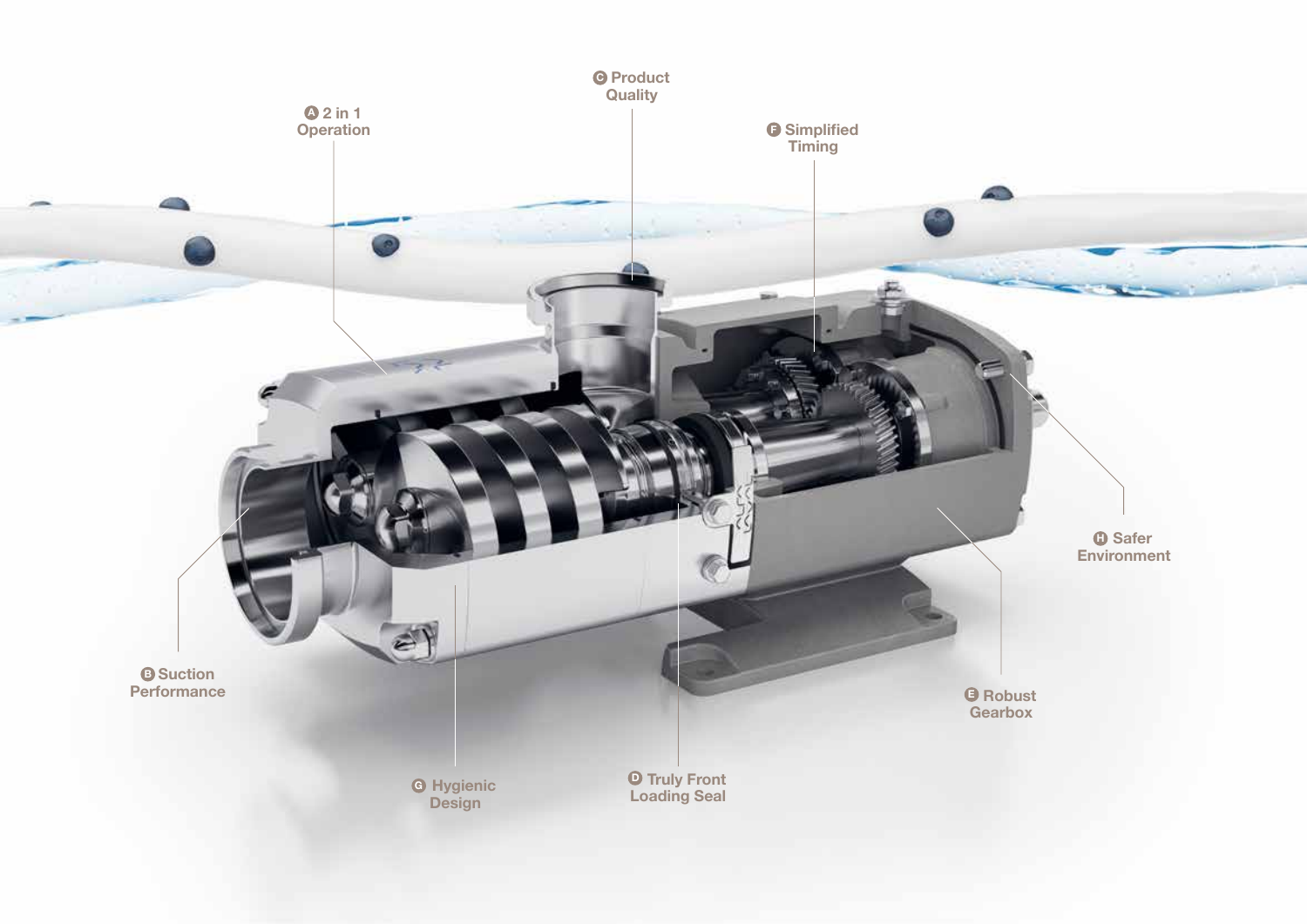# The Alfa Laval Twin Screw Pump

The Alfa Laval Twin Screw Pump is designed for process flexibility and precision engineered based on decades of proven technology. The pump is capable of handling both product transfer and Cleaningin-Place (CIP) – and can move seamlessly between the two. Low pulsation characteristics and superior solids handling capability reduce the risk of product damage, thereby improving product quality. Superior suction performance provides installation flexibility and increases product recovery.

The pump, with its robust and reliable platform, meets the highest hygienic standards, simplifies maintenance and increases process uptime.

## Process Flexibility

#### 2 in 1 Operation **A**

Ability to easily handle process media of varying viscosities as well as CIP fluids, simplifying piping and pump control, cutting costs and minimizing contamination risks.

#### **<sup>B</sup>** Suction Performance

Superior suction performance with excellent lift capability and low NPSHr provides installation flexibility and increases product recovery.

#### **O** Product Quality

Smooth and gentle in operation with low pulsation characteristic and excellent solids handling capability, reduces the potential for product damage.

## Service & Reliability

#### **<sup>O</sup>** Truly Front Loading Seal

Quick, easy seal replacement with the pump in place is made possible, thanks to a cartridge seal with a truly front-loading, self-setting design. This maximizes process uptime and minimizes maintenance costs. An optional seal service kit program adds maintenance flexibility and cuts operating costs.

#### **B** Robust Gearbox

A sturdy, all stainless steel gearbox with timing gears located between bearings, provides an optimised bearing span giving balanced loading of the shaft assembly, reducing vibration and noise, increasing component life and reliability.

Oil chamber design provides for enhanced bearing and gear lubrication, minimising gearbox running temperature, increasing bearing life.

## **<sup>** $\bullet$ **</sup>** Simplified Timing

Easy access to timing gears whilst pump is in position, simplifies process of screw retiming without the need to drain gearbox oil or remove coupling and motor.

## Operational Safety

## Hygienic Design **G**

A clean, external stainless steel finish with profiled elastomers and mechanical seals fully surrounded by product. Designed for maximum cleanability utilising FDA conforming materials, the pump is both EHEDG and 3A certified.

#### **<sup>0</sup>** Safer Environment

The combination of optimized gearbox design and excellent hydraulic performance provides for quiet pump operation reducing noise emissions to a minimum. Furthermore, running temperature is minimized, increasing workplace safety.

An optional ATEX version allows use in hazardous zones.